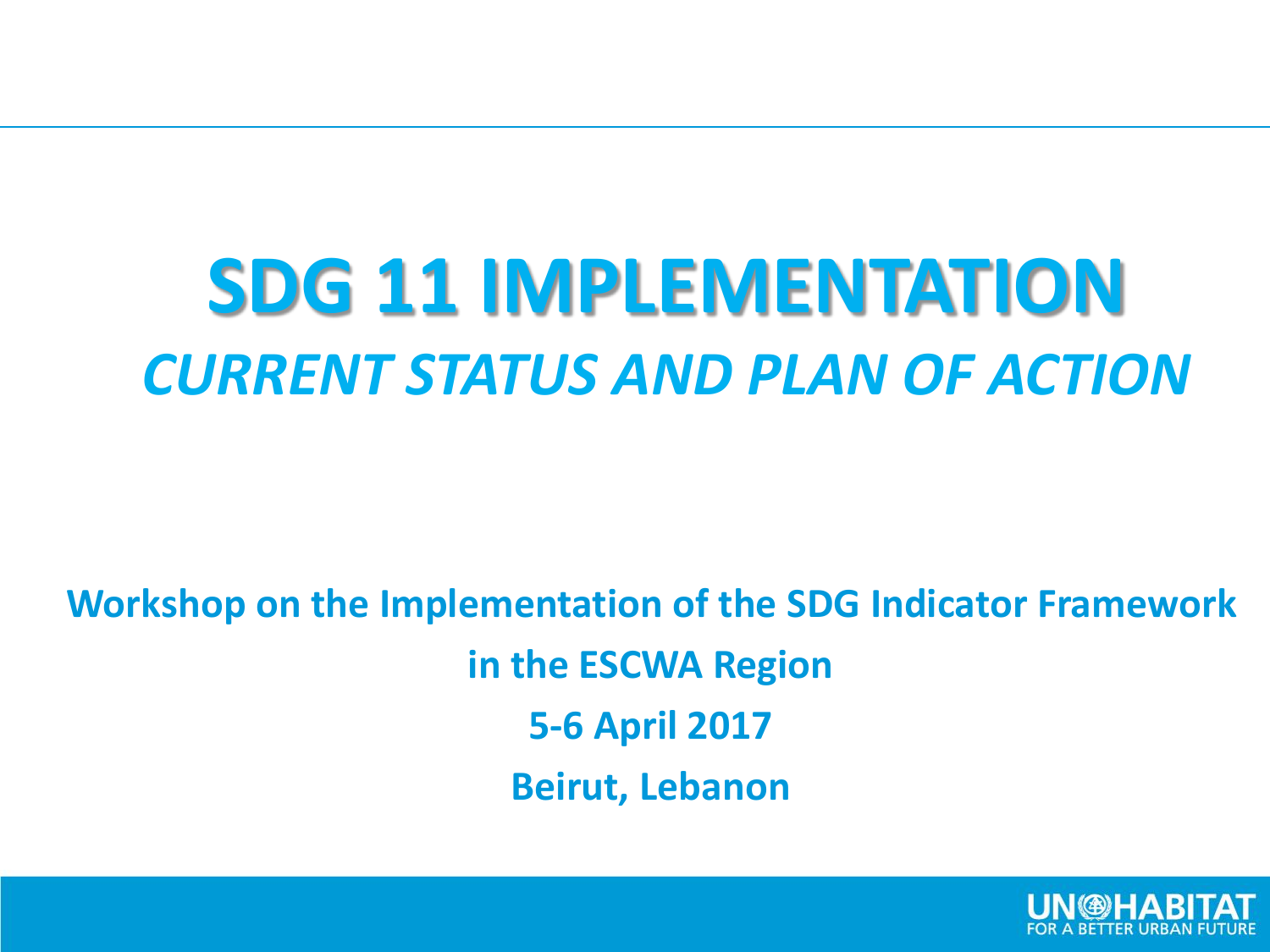#### **Urban areas hold the future of our planet**

# **SUSTAINABLE CITIES AND COMMUNITIES**



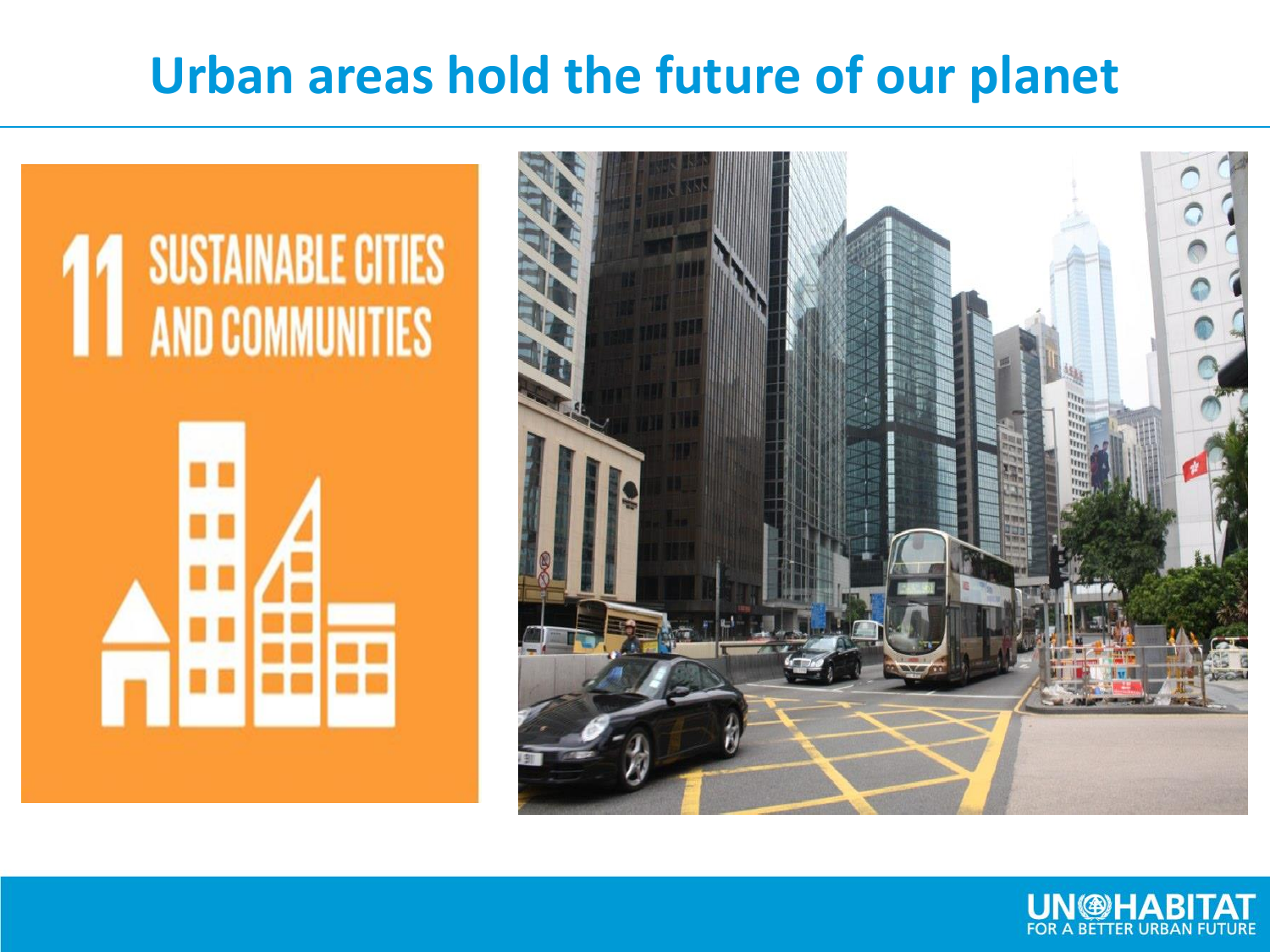

**Make cities and human settlements inclusive, safe,** 

#### **resilient and sustainable**

#### **10 Targets**

11.1 Housing and Slums 11.2 Sustainable Transport 11.3 Participatory Planning 11.4 Cultural Heritage 11.5 Disaster Reduction 11.6 Air Quality and Waste Managment 11.7 Public spaces 11.a Rural-urban and regional planning 11.b Mitigation of Climate Change, Resilience 11.c LDCs support – buildings 11 Indicators 4 Indicators

Output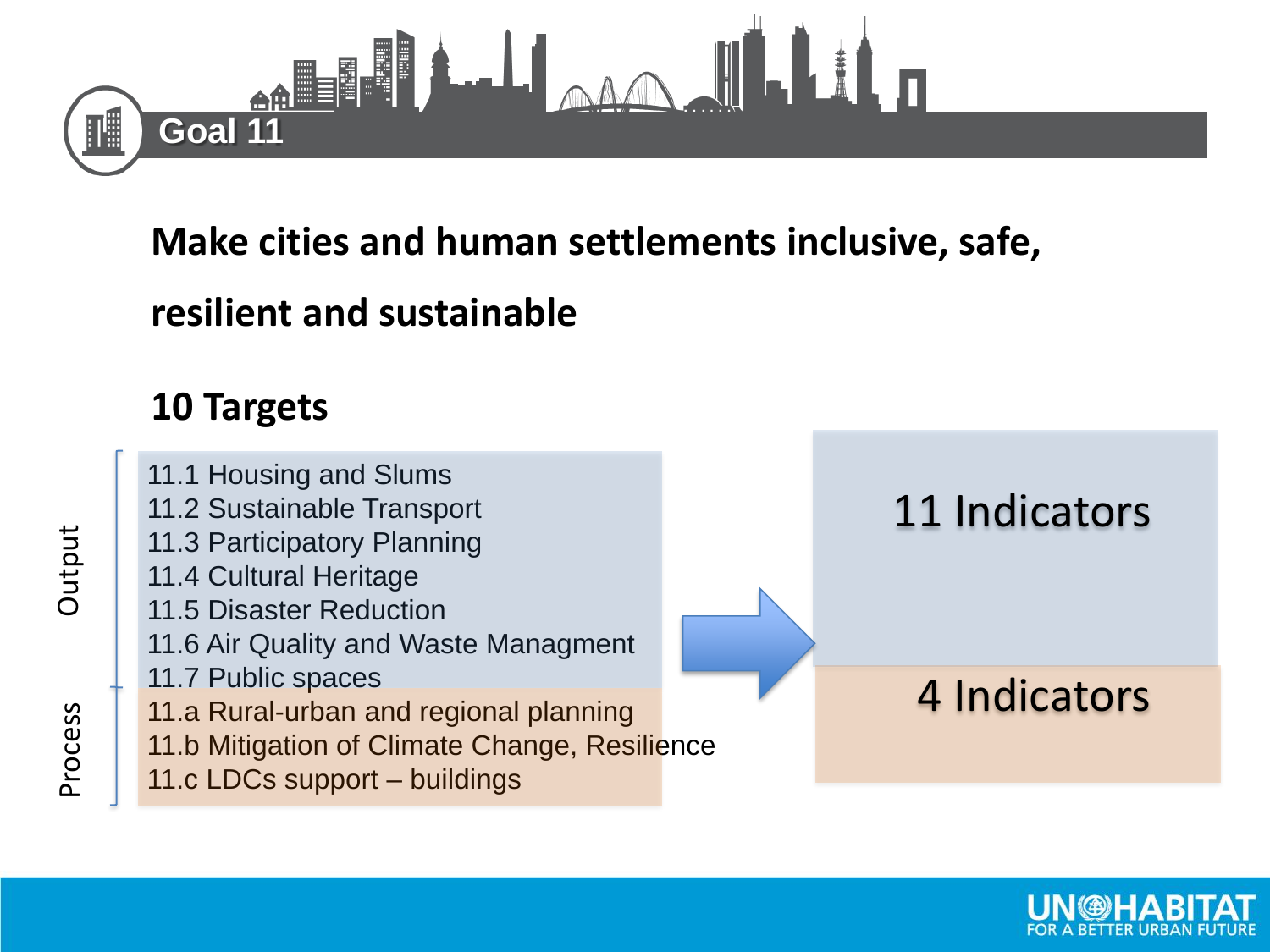

**Make cities and human settlements inclusive, safe,** 

**resilient and sustainable** 

#### **UN-Habitat designated custodian Agency for indicators:**

| 6 Indicators | Slums and housing<br>Public transport<br>Land consumption<br>Civil society participation<br>Solid waste<br>Public space |
|--------------|-------------------------------------------------------------------------------------------------------------------------|
| 4 Indicators | National Urban Policies*<br><b>Construction Industry</b>                                                                |

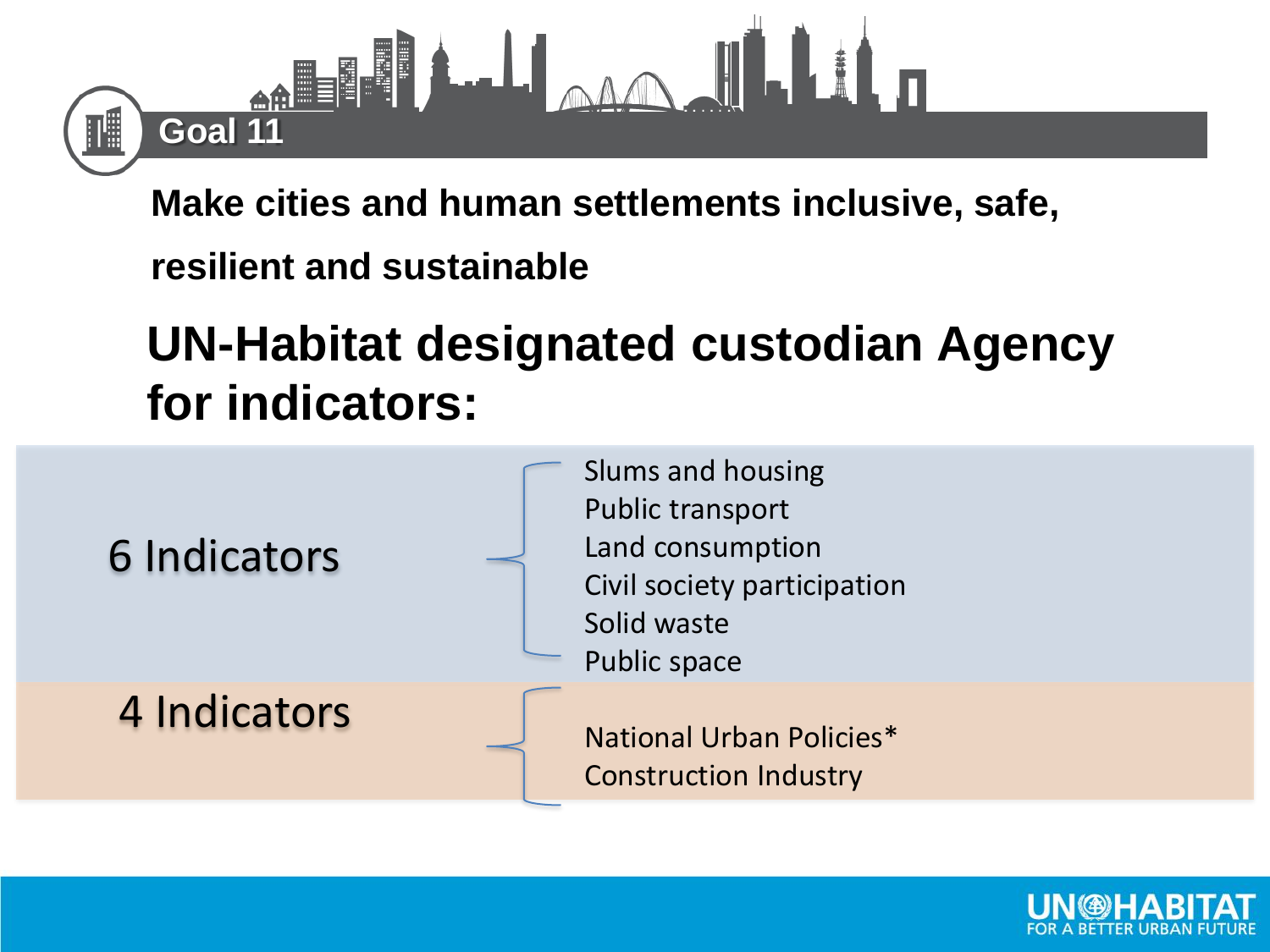#### **Make cities and human settlements inclusive, safe, resilient**

#### **and sustainable**

||開

#### **UN-Habitat work already done**

أ∎ا∎≣≝<sub>ا:}</sub><br>| Goal 11

- **1** report on metadata SDGs indicators IA-EG
- **1** proposal connecting SDG and CPI (technical material + CPI revision)
- **1**contribution to the SG SDG Report 2016

Arab Strategy for Housing and Sustainable Urban Development 2030 + Work with ESCWA and League of Arab States **Overall** coordination of indicators and organization of first EGM **Participation** in various SDGs related commissions/teams **1st Technical meeting** in February 2017

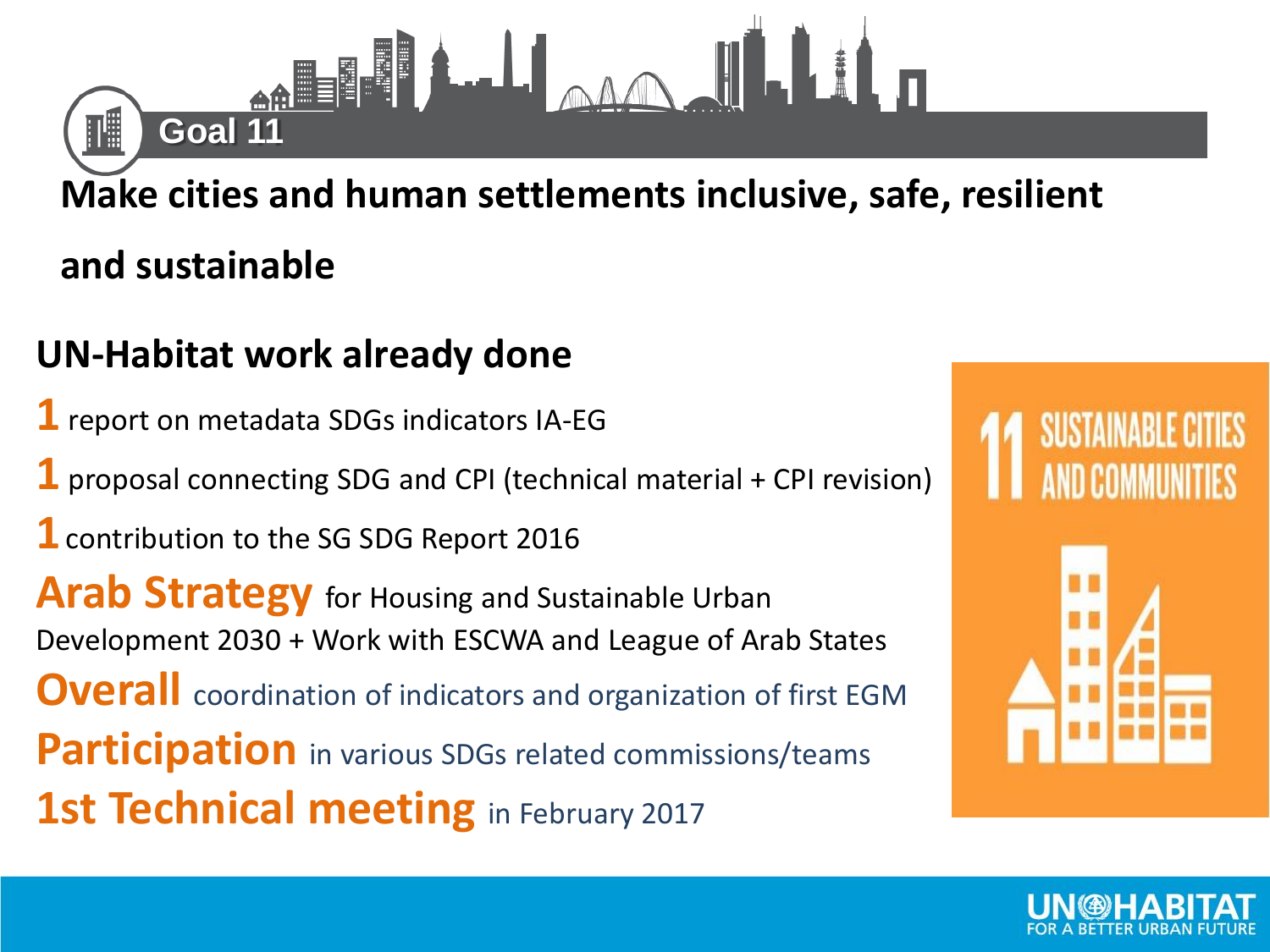#### **PROGRESS MADE IN INDICATORS DEVELOPMENT – GUO**

| Target 1<br><b>Housing &amp;</b><br>slums | 11.1 Proportion of urban population living in slums or informal<br>settlements and inadequate housing                                                         |  |  |  |  |
|-------------------------------------------|---------------------------------------------------------------------------------------------------------------------------------------------------------------|--|--|--|--|
|                                           | Consultation with partners on-going<br>Completed EGM in Dec 2016                                                                                              |  |  |  |  |
| Target 2<br><b>Transport</b>              | 11.2 Proportion of the population that has a public transit stop<br>(within $0.5$ km )                                                                        |  |  |  |  |
|                                           | Consultation with partners on-going (WB)<br><b>EGM</b> completed in Sept 2016                                                                                 |  |  |  |  |
| Target 3<br><b>Planning</b>               | 11.3 Ratio of land consumption rate to population growth rate $-$<br><b>Efficient land use</b>                                                                |  |  |  |  |
|                                           | Partnership with SDSN (SD Solutions Network)<br>EGM organized in June 2016<br>ш<br>Preparing a unified methodology<br>ш                                       |  |  |  |  |
| Target 3<br><b>Planning</b>               | Percentage of cities with a direct participation structure of civil<br>society in urban planning and management which operate<br>regularly and democratically |  |  |  |  |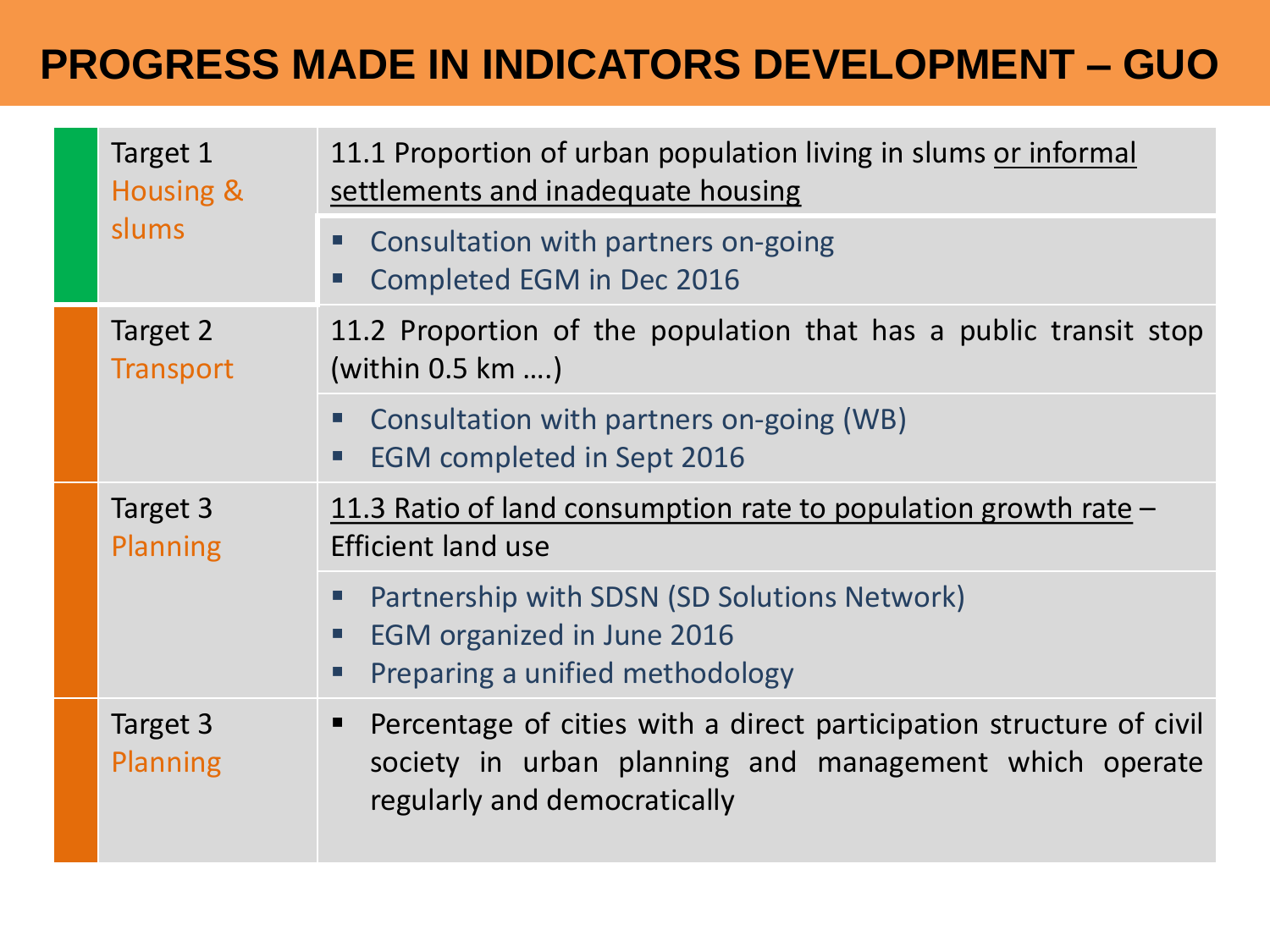#### **PROGRESS MADE IN INDICATORS DEVELOPMENT – GUO**

| Target 3<br>Planning           | Percentage of cities with a direct participation structure of civil<br>ш<br>society in urban planning and management which operate regularly<br>and democratically |
|--------------------------------|--------------------------------------------------------------------------------------------------------------------------------------------------------------------|
|                                | Metadata prepared and submitted<br>Ξ<br>No specific partnership<br>$\Box$<br><b>EGM completed in Nov 2016</b><br>□                                                 |
| Target 6<br><b>Environment</b> | 11.6.1 Percentage of (urban) solid waste regularly collected and with<br>adequate final discharge with regards to the total waste generated by<br>the city         |
|                                | Metadata revised and submitted<br>о<br><b>EGM completed in Nov 2016</b><br>$\Box$                                                                                  |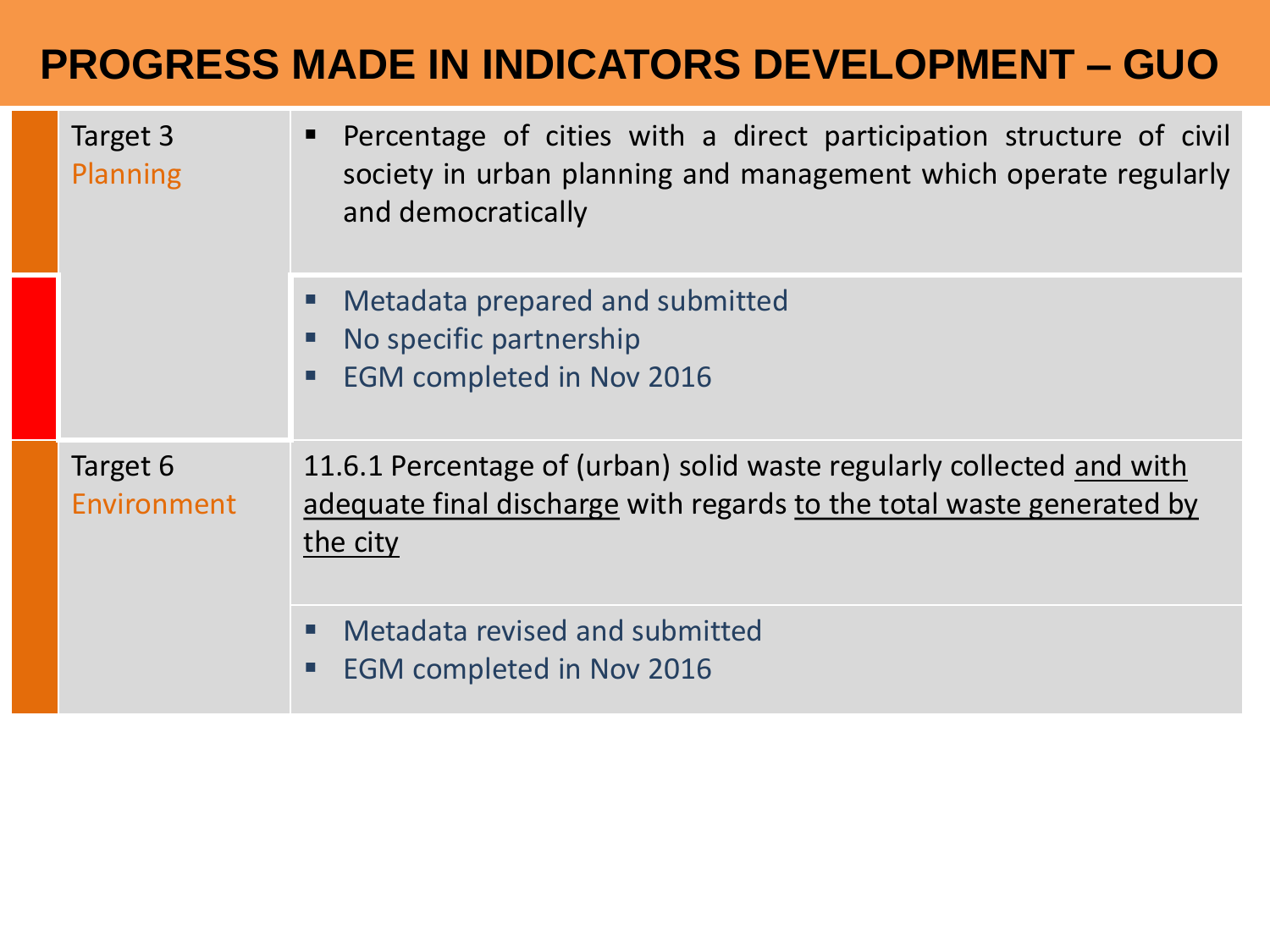#### **PROGRESS MADE IN INDICATORS DEVELOPMENT – GUO**

Target 7 Public space

11.7.1 The average share of the (total) built-up area of cities that is open space in public use for all

- **EX Consultation with partners**
- **Working with Urban Planning team**
- **EGM completed in Nov 2016**
- Preparing a unified methodology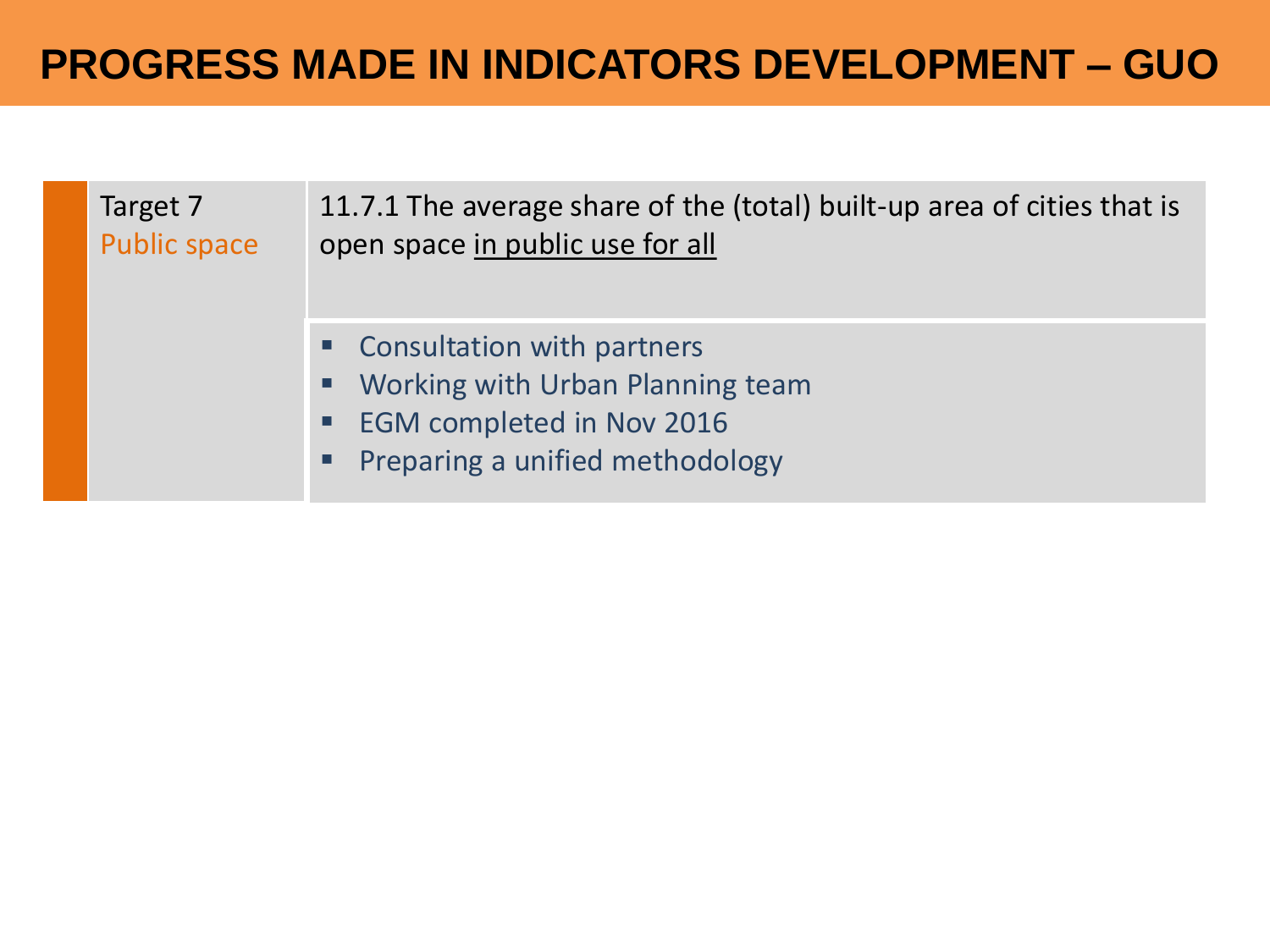#### **PROGRESS MADE IN INDICATORS DEVELOPMENT – GUO**

| Target 11.a<br>Rural-urban<br>and regional<br>planning | 11.a.1 The number of countries that are developing and<br>implementing national urban policy that (a)<br>responds to population dynamics, (b) ensures balanced regional<br>and territorial development, (c) prepares for infrastructure and<br>service development, (d) promotes urban land-use efficiency, (e)<br>enhances resilience to climate change, (f) protects public space<br>and (g) develops effective urban governance systems; (h) increases<br>local fiscal space. |  |  |  |
|--------------------------------------------------------|----------------------------------------------------------------------------------------------------------------------------------------------------------------------------------------------------------------------------------------------------------------------------------------------------------------------------------------------------------------------------------------------------------------------------------------------------------------------------------|--|--|--|
|                                                        | <b>Consultation with partners</b><br>Working with Regional/Metro Planning Unit<br><b>EGM completed in Sept 2016</b><br>Agreeing on a unified methodology                                                                                                                                                                                                                                                                                                                         |  |  |  |
| Target 11.c<br>LDCs support $-$<br><b>buildings</b>    | 11.c.1 The proportion of financial support to the less developed<br>countries (LDCs) that is allocated to the construction and<br>retroffiting of sustainable, resilient and resource efficient buildings,<br>utilizing local material                                                                                                                                                                                                                                           |  |  |  |
|                                                        | Partnership with OECD and WB<br>Ξ<br>EGM completed in Jan 2017<br>٠<br>Preparing a unified methodology                                                                                                                                                                                                                                                                                                                                                                           |  |  |  |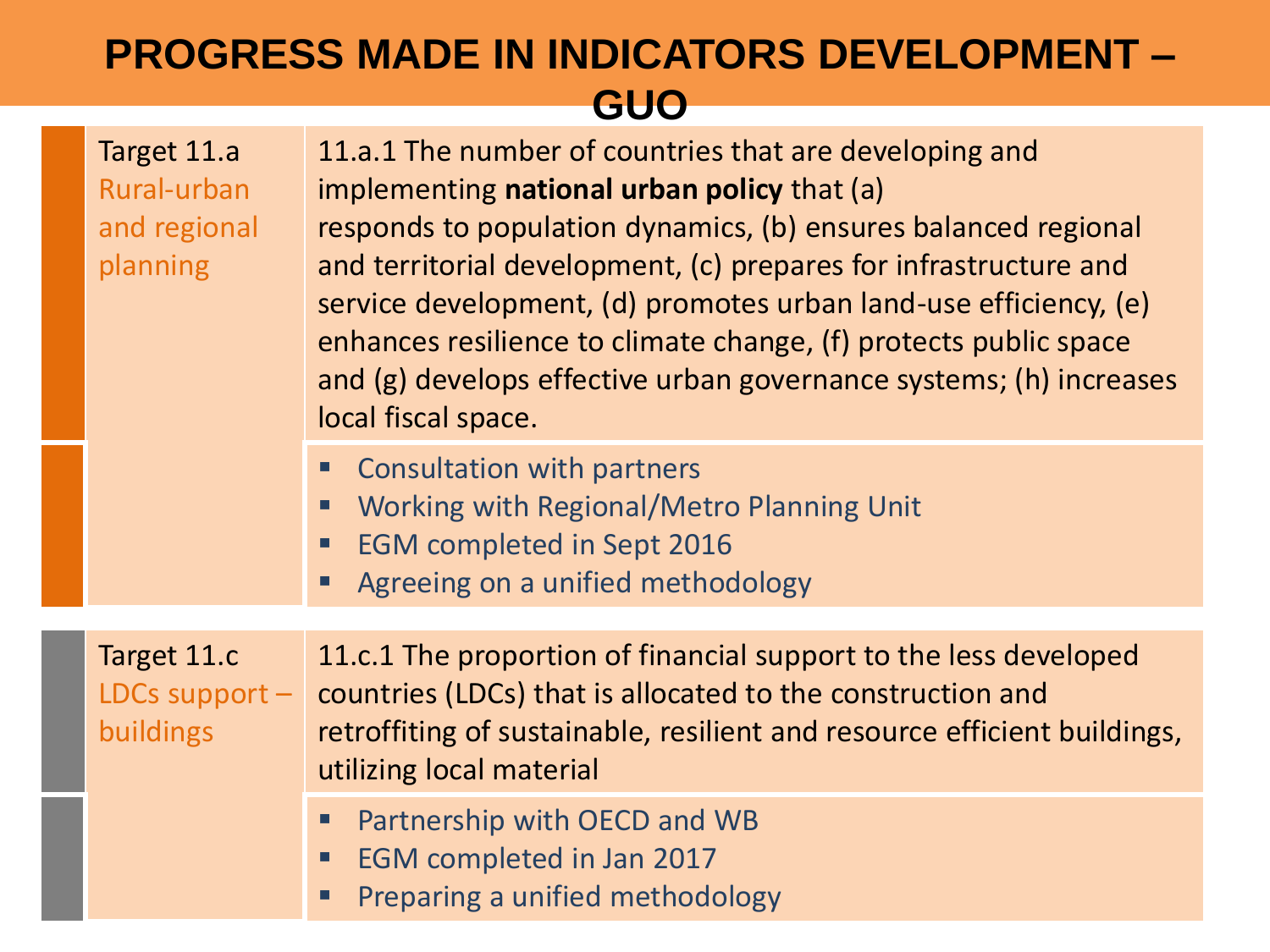

**Goal 11 monitoring and reporting presents major challenges that other SDGs do not necessarily confront**

Countries will face some problems:

- create a consistent **set of cities** for national level reporting that is representative of their territory, geography and history
- difficulties to report on national (urban) progress in a **systematic manner over time**

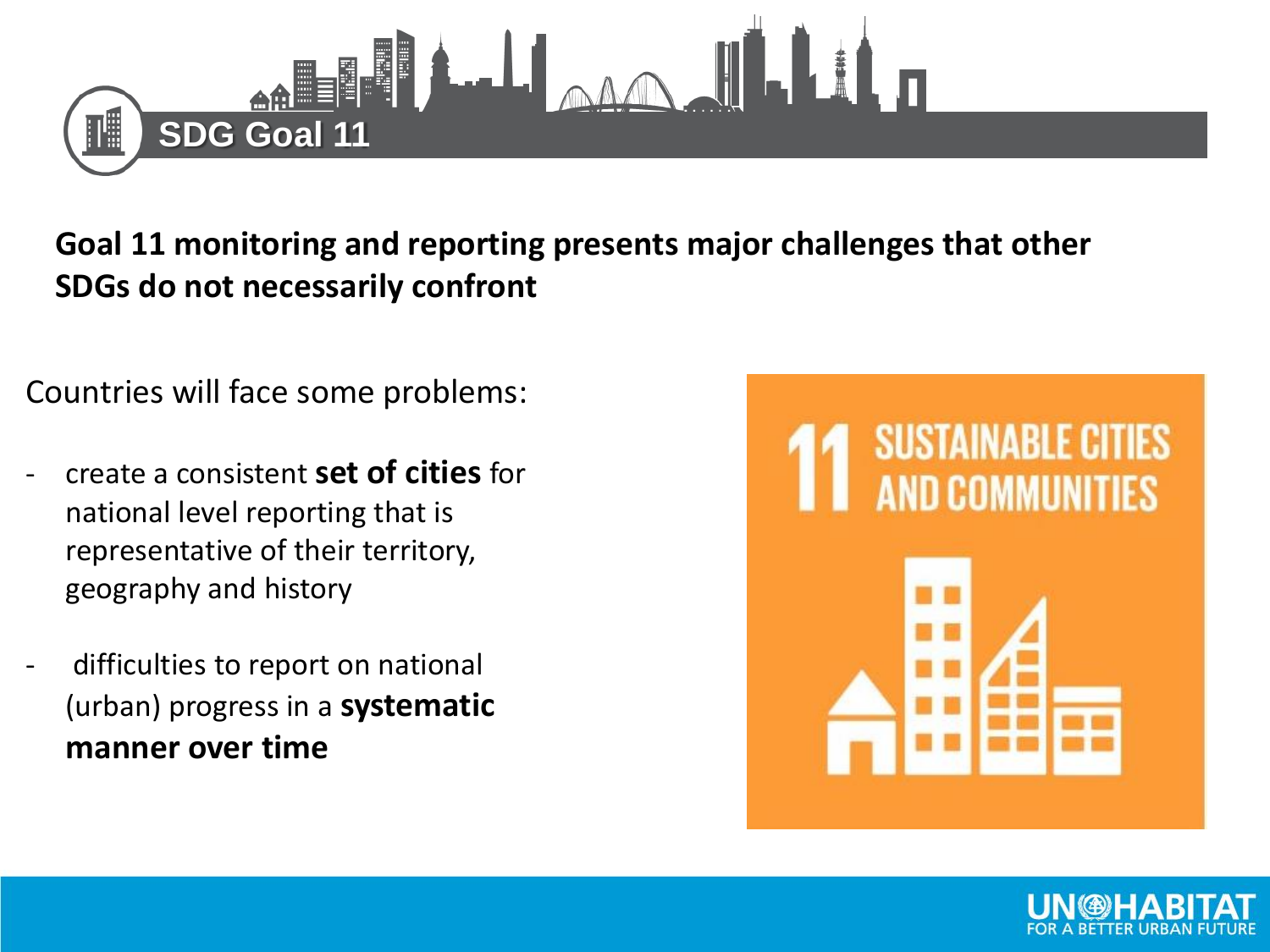

**Monitoring Goal 11 – A New Challenge**

#### **Spatial Indicators**

- Geospatial data
- Adequate technology
- Management systems

Spatial disaggregated data provides relevant information for policy-makers... **but** how to decide on:

- Local-level **allocation of resources**
- Monitoring of equitable outcomes across and within cities

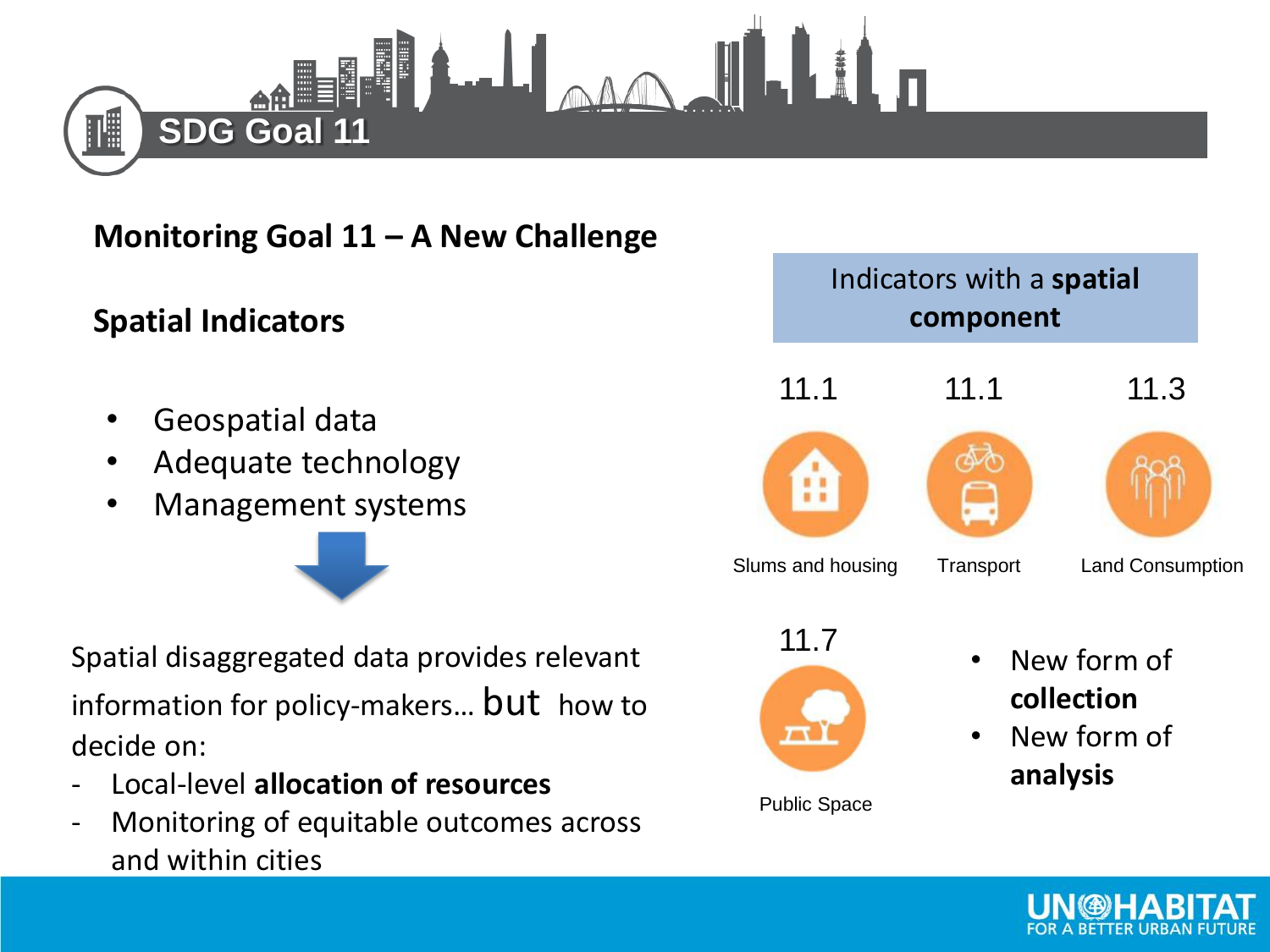

#### **Reporting Goal 11 – Additional challenge**

- How to aggregate this data at national level?
- How to create a regional balance?
- How to know where are the challenges (small, intermediate cities, coastal, boarder)?
- Which cities are having problems of data collection and why?

Several indicators require to be collected locally:

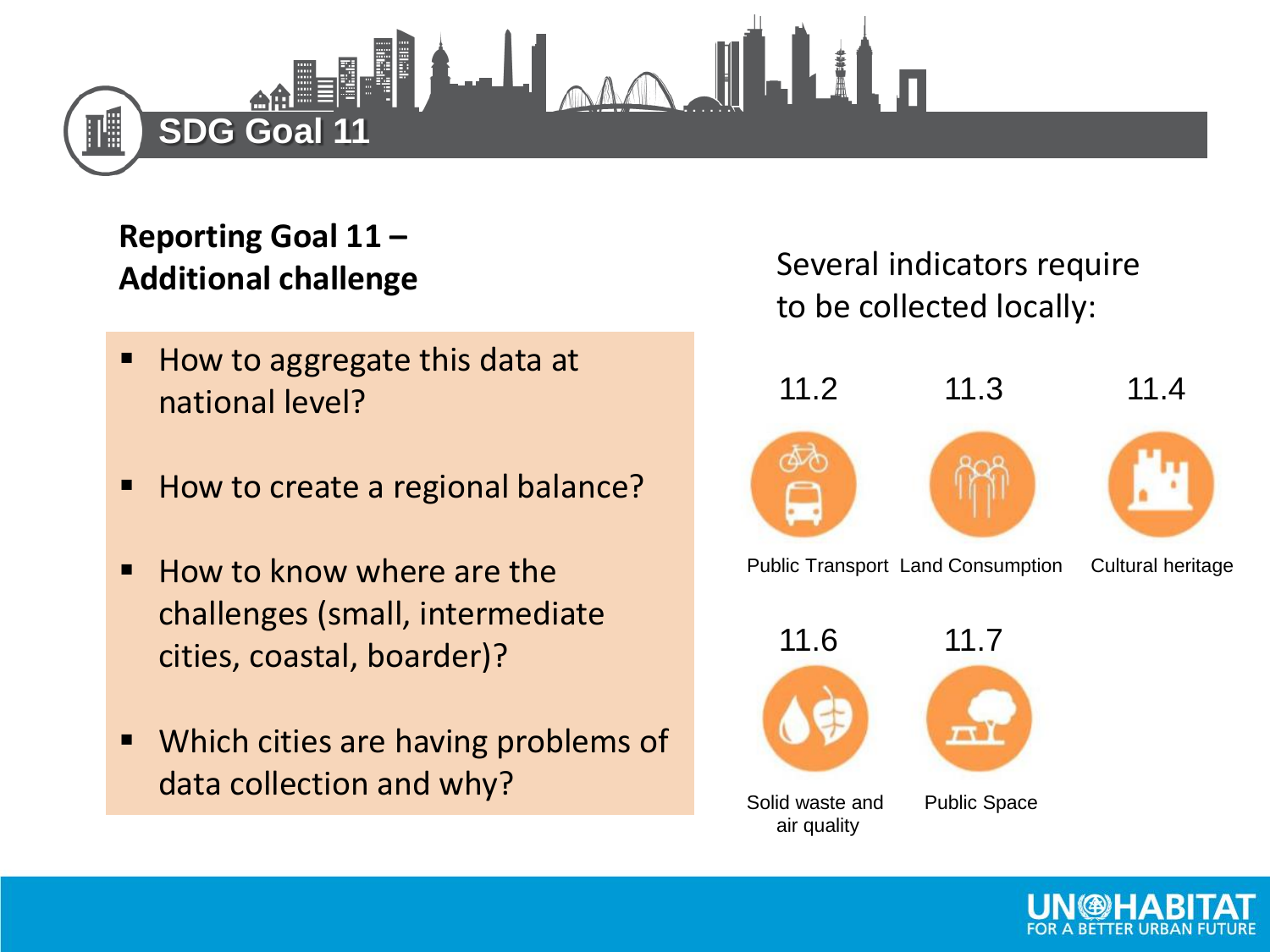



#### UN-Habitat will support national governments in the definition of a **sample of representative cities**  and in the **data aggregation process**

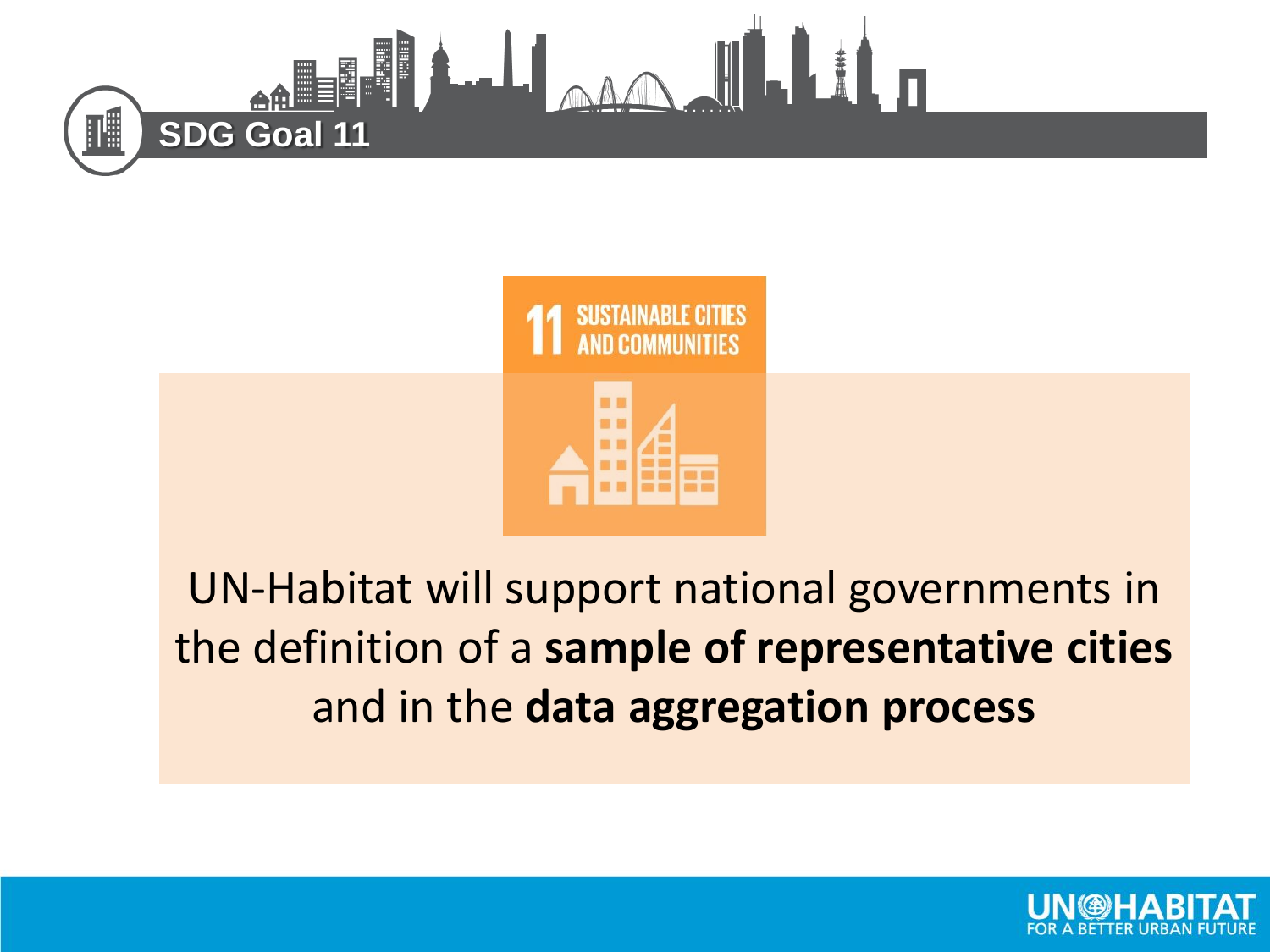

**Modelled after the Global Sample of Cities, the National Sample of Cities can be used to harmonize urban data and indicators using an agreed number of cities that are statistically representative of the country's urban human settlements**

#### **CRITERIA**

- $\Box$  Number of cities
- **Q** Population
- $\Box$  Size of the city
- **□ Geographic location**
- $\Box$  City functionality
- $\Box$  Economic and political importance

#### **Global Sample of Cities**

Based on 200 cities, it represents 5% of the Universe of 4,231 cities of over 100,000 inhabitants in 2010 and 70% of the world urban population

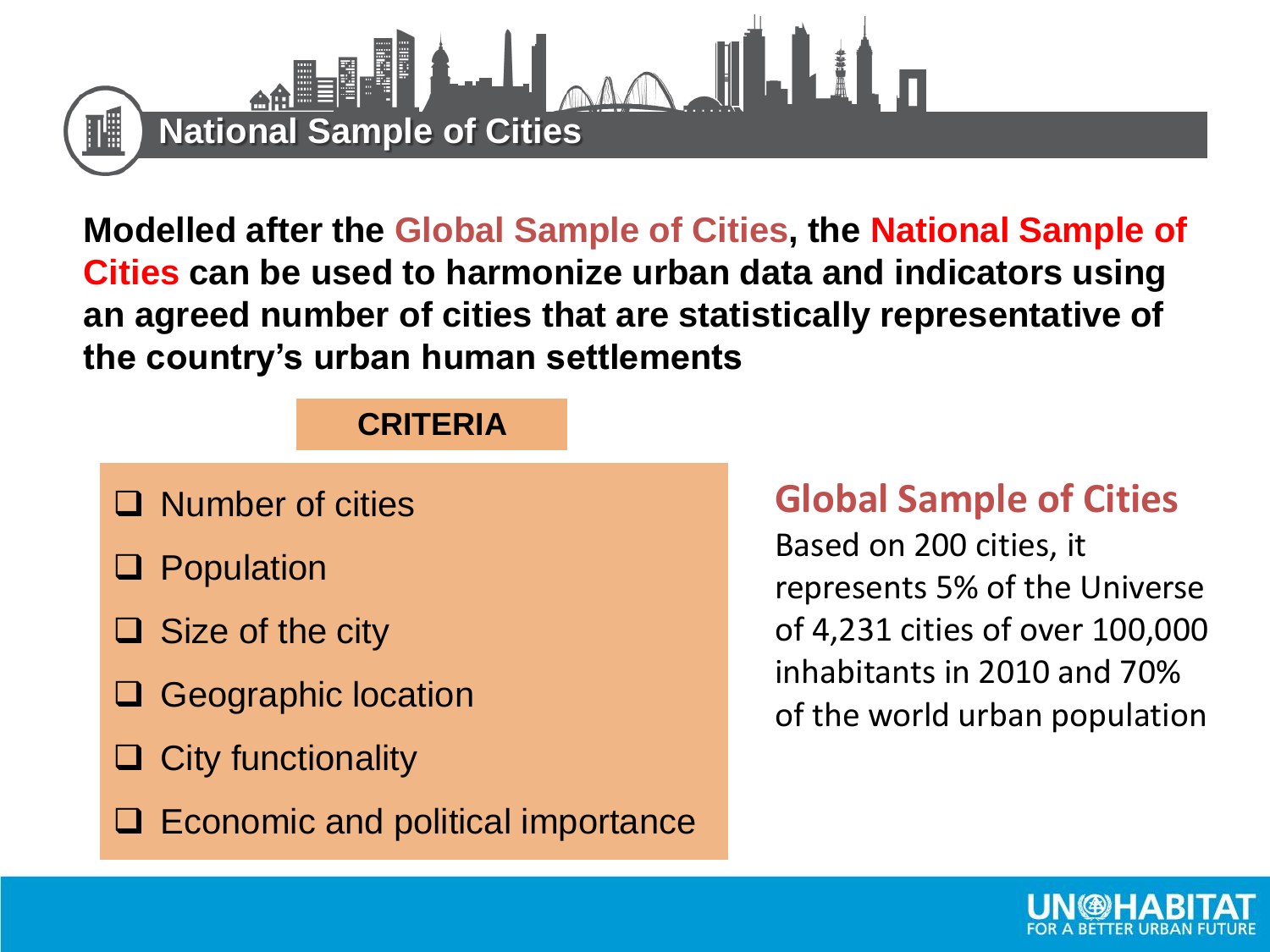#### **ADVANTAGES**

Integrated and systematic approach of the city

**National Sample of Cities**

- Integrate cities of all sizes, functions and types as part of a national system of cities
- Assist in the aggregation of locally produced city indicators
- Platform for a unified methodology for SDGs reporting
- Calculate national averages
- Facilitate a systematic disaggregation of information at national, subnational and city levels
- Create baseline data and information for selected cities of the national sample
- Establish benchmarks and national targets to enable for comparisons

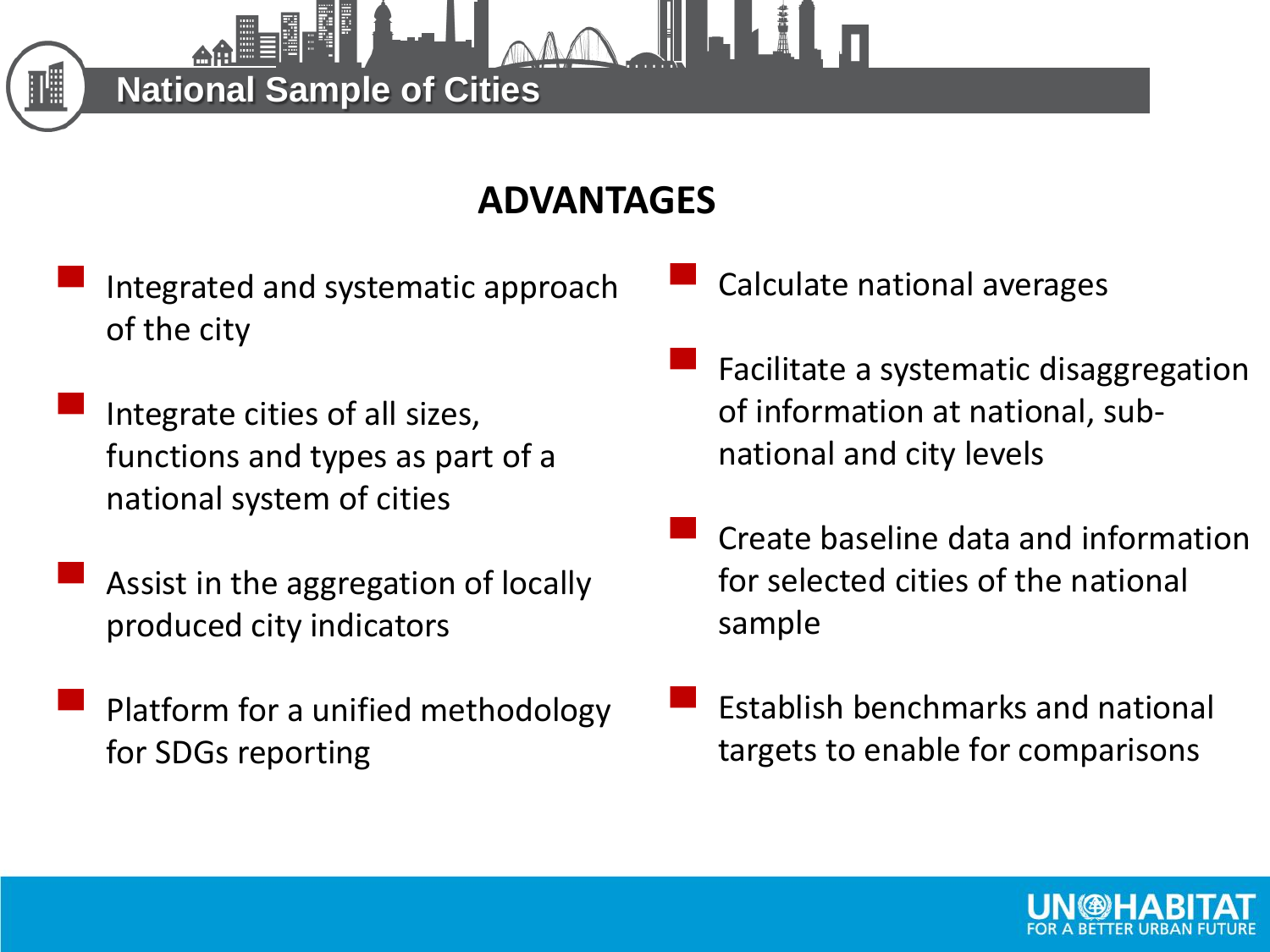

**The National Sample of Cities can contribute to the improvement of data availability, accuracy, timely reporting and comparability**

A comprehensive **capacity building** programme is needed:

- Work on an operational definition of the '**city**' for national aggregation
- Produce **spatial data** that can be comparable
- Develop appropriate **guidelines** and tools needed to the adaptation and use of the National Sample of Cities
- Increased broad **public awareness** in the use of the National Sample of Cities



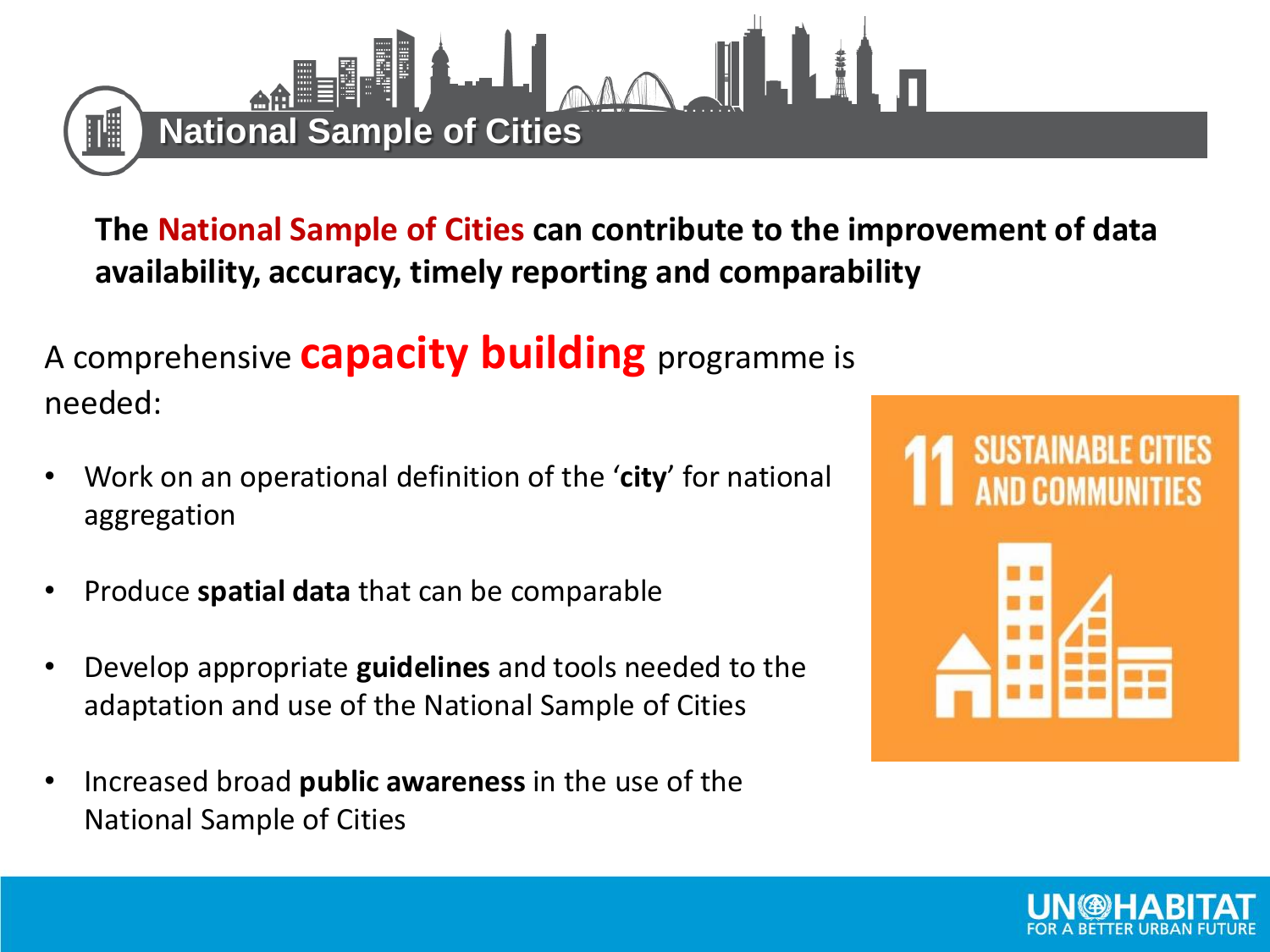#### **NEXT STEPS - Work plans for Jan - Oct 2017**

|                                                                                                                                                                                                                | <b>FEB</b> | <b>MAR</b>                | <b>APR</b>       | <b>MAY</b>       | <b>JUNE</b>               | <b>JUL</b>                | <b>AUG</b> | <b>SEP</b> | <b>OCT</b>       |
|----------------------------------------------------------------------------------------------------------------------------------------------------------------------------------------------------------------|------------|---------------------------|------------------|------------------|---------------------------|---------------------------|------------|------------|------------------|
| Harmonization of categories for data disaggregation for the<br>global indicators                                                                                                                               | X          |                           |                  |                  |                           |                           |            |            |                  |
| Review of Tier III possible fast track indicators to be<br>discussed at the 5th IAEG-SDGs meeting.                                                                                                             |            | $\boldsymbol{\mathsf{X}}$ |                  |                  |                           |                           |            |            |                  |
| SG storyline submission and data                                                                                                                                                                               |            |                           |                  |                  |                           |                           |            |            |                  |
| 2017 UN statistical commission                                                                                                                                                                                 |            | $\boldsymbol{X}$          |                  |                  |                           |                           |            |            |                  |
| Regularly update the work plans for Tier III indicators                                                                                                                                                        |            |                           |                  |                  |                           |                           |            |            |                  |
| IAEG-SDG meeting (Spring)                                                                                                                                                                                      |            | $\boldsymbol{\mathsf{X}}$ |                  |                  |                           |                           |            |            |                  |
| 2017 SG report                                                                                                                                                                                                 |            |                           |                  |                  | $\boldsymbol{\mathsf{X}}$ |                           |            |            |                  |
| Regional workshops linked to Goal 11                                                                                                                                                                           |            |                           |                  | X                | $\boldsymbol{\mathsf{x}}$ | $\boldsymbol{\mathsf{X}}$ |            |            |                  |
| Consultation on possible additional indicators, review inputs<br>and finalize a list of proposed additional indicators to<br>present to the 49th session of the Statistical Commission in<br><b>March 2018</b> |            |                           | $\boldsymbol{x}$ | $\boldsymbol{X}$ |                           |                           |            |            |                  |
| Harmonize the categories for data disaggregation and review<br>the indicators based on the data disaggregation categories                                                                                      |            |                           | X                |                  |                           |                           |            |            |                  |
| Pilots on national sample of cities                                                                                                                                                                            |            |                           |                  | $\boldsymbol{X}$ | $\boldsymbol{x}$          | $\boldsymbol{X}$          |            |            |                  |
| IAEG-SDG meeting (fall)                                                                                                                                                                                        |            |                           |                  |                  |                           |                           |            |            | $\boldsymbol{X}$ |

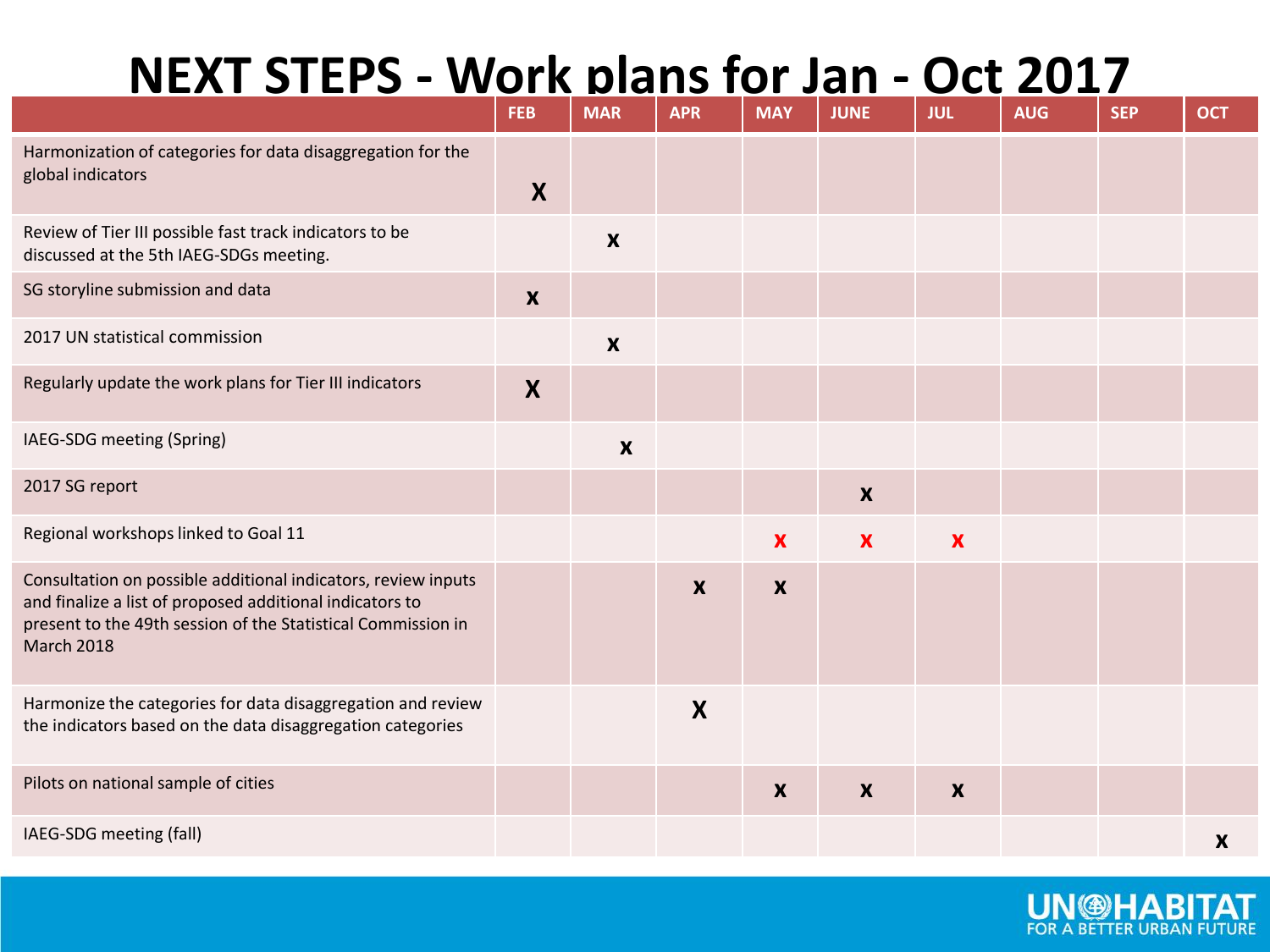### **UN @HABITAT**

Donatien Beguy Global Urban Observatory Unit [Donatien.Beguy@unhabitat.org](mailto:Donatien.Beguy@unhabitat.org)